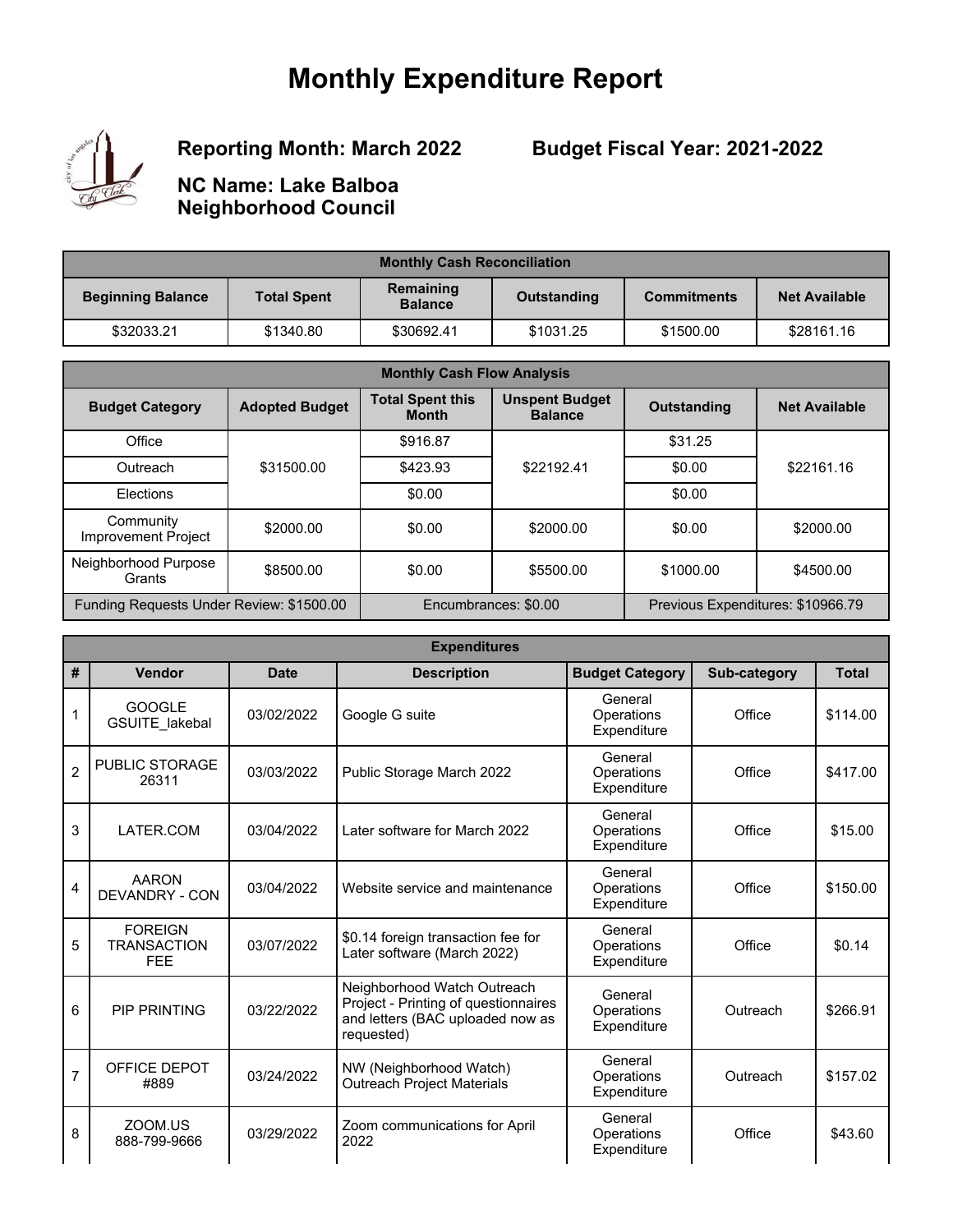|    | Subtotal:           |            | 2022                           | Expenditure                          |        | \$1340.80 |
|----|---------------------|------------|--------------------------------|--------------------------------------|--------|-----------|
| 10 | AT&T                | 03/16/2022 | AT& T Messaging for March      | General<br>Operations                | Office | \$16.30   |
| 9  | <b>SQ BRIDGEGAP</b> | 03/29/2022 | Minutetaker 03/02/2022 Meeting | General<br>Operations<br>Expenditure | Office | \$160.83  |

|                | <b>Outstanding Expenditures</b> |            |                                                                                                                                                                                                             |                                       |                     |           |  |
|----------------|---------------------------------|------------|-------------------------------------------------------------------------------------------------------------------------------------------------------------------------------------------------------------|---------------------------------------|---------------------|-----------|--|
| #              | <b>Vendor</b>                   | Date       | <b>Description</b>                                                                                                                                                                                          | <b>Budget Category</b>                | <b>Sub-category</b> | Total     |  |
|                | AT&T Messaging                  | 08/27/2021 | AT&T Messaging Service<br>August 2021                                                                                                                                                                       | General<br>Operations<br>Expenditure  | Office              | \$16.30   |  |
| $\overline{2}$ | AT&T Messaging                  | 02/24/2022 | Ongoing operational expenditures<br>FY 2021-2022                                                                                                                                                            | General<br>Operations<br>Expenditure  | Office              | \$14.95   |  |
| 3              | ONEgeneration                   | 03/25/2022 | NPG in the amount of \$1000 in<br>support of the 13th Annual Senior<br>Symposium, an open air outdoor<br>health and wellness fair event for<br>older adults on May 14, 2022 at<br>the ONEgeneration Adult D | Neighborhood<br><b>Purpose Grants</b> |                     | \$1000.00 |  |
|                | <b>Subtotal: Outstanding</b>    |            |                                                                                                                                                                                                             |                                       |                     | \$1031.25 |  |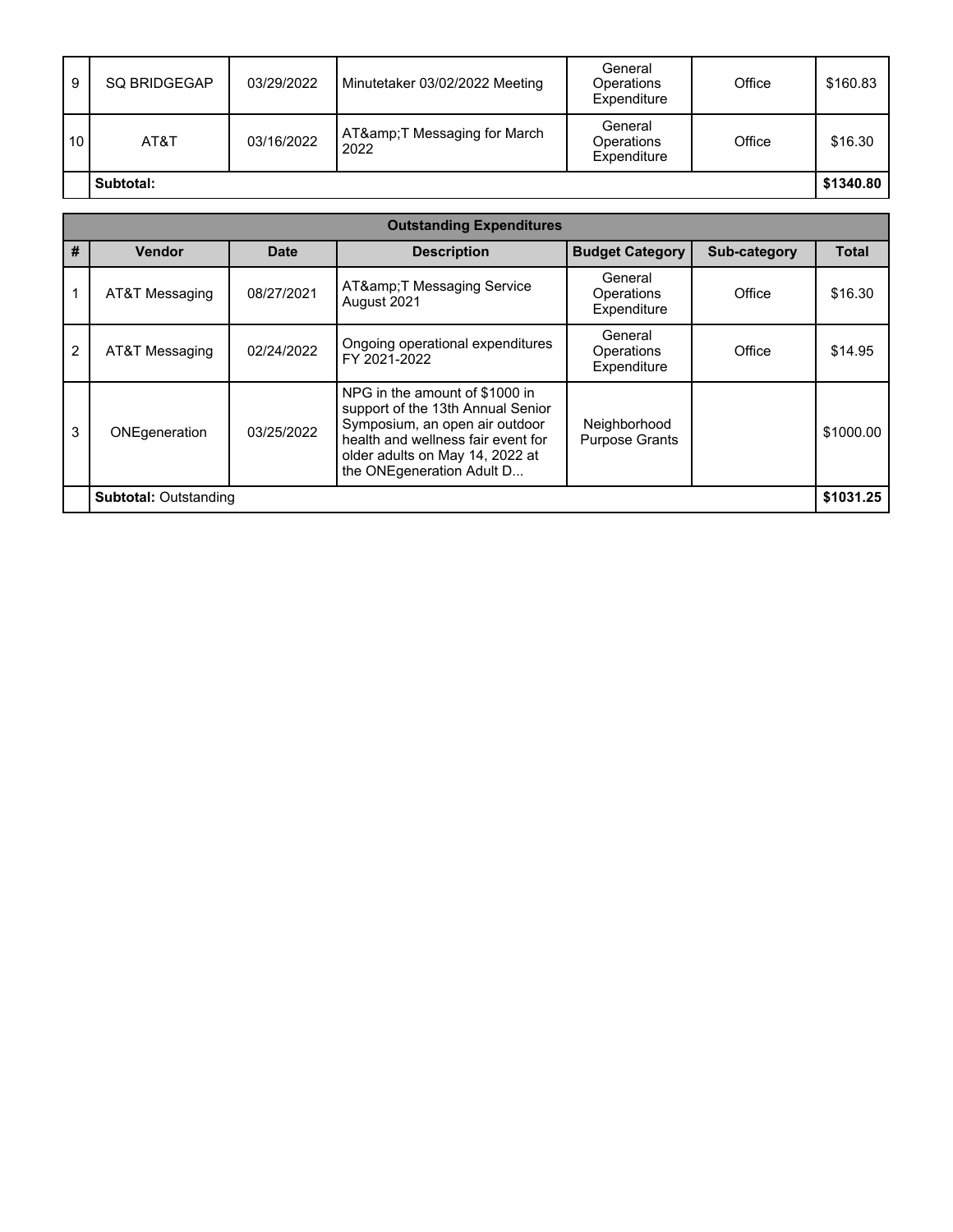#### Office of the City Clerk

**Administrative Services Division** 

Neighborhood Council (NC) Funding Program

上后

.<br>Seba وبدانا بالمروا

| Board Action Certification (BAC) Form                                                                                                                                                                                                                                                                                                                                                         |                                                                                                                                    |           |                          |               |             |                                   | <b>SCIENCE ROOM</b> |
|-----------------------------------------------------------------------------------------------------------------------------------------------------------------------------------------------------------------------------------------------------------------------------------------------------------------------------------------------------------------------------------------------|------------------------------------------------------------------------------------------------------------------------------------|-----------|--------------------------|---------------|-------------|-----------------------------------|---------------------|
| Inc name: Lake Balboa                                                                                                                                                                                                                                                                                                                                                                         |                                                                                                                                    |           | Meeting Date: 06/02/2021 |               |             |                                   |                     |
| Budget Fiscal Year: 2021-22                                                                                                                                                                                                                                                                                                                                                                   |                                                                                                                                    |           | Agenda Item No: 128      |               |             |                                   |                     |
| <b>Board Motion and/or Public Benefit</b><br>Statement (CIP and NPG):                                                                                                                                                                                                                                                                                                                         | Motion to approve authorization for the payment of ongoing operational and<br>ongoing expenditures for fiscal year 2021-22.        |           |                          |               |             |                                   |                     |
| Method of Payment: (Select One)                                                                                                                                                                                                                                                                                                                                                               | $\cup$ Check                                                                                                                       |           | <b>Credit Card</b>       |               |             | <b>Board Member Reimbursement</b> |                     |
|                                                                                                                                                                                                                                                                                                                                                                                               | Recused Board Members must leave the room prior to any discussion and may not return to the room until after the vote is complete. |           | <b>Vote Count</b>        |               |             |                                   |                     |
| Board Member's First and Last Name                                                                                                                                                                                                                                                                                                                                                            | <b>Board Position</b>                                                                                                              | Yes       | No                       | Abstain       | Absent      | Ineligible                        | Recused             |
| James Brown                                                                                                                                                                                                                                                                                                                                                                                   | 1st VP. RSR                                                                                                                        | х         |                          |               |             |                                   |                     |
| <b>Katie Cronin</b>                                                                                                                                                                                                                                                                                                                                                                           | OSR                                                                                                                                | X         |                          |               |             |                                   |                     |
| <b>Ruth Doxsee</b>                                                                                                                                                                                                                                                                                                                                                                            | Alt. Signer RSR                                                                                                                    | $\lambda$ |                          |               |             |                                   |                     |
| Jasmine Garcia                                                                                                                                                                                                                                                                                                                                                                                | <b>YSR</b>                                                                                                                         |           |                          |               |             | $\mathsf{X}$                      |                     |
| Linda Gravani                                                                                                                                                                                                                                                                                                                                                                                 | Pres., 2nd Signer                                                                                                                  |           |                          | X             |             |                                   |                     |
| Annie Hanlon                                                                                                                                                                                                                                                                                                                                                                                  | <b>RSR</b>                                                                                                                         | X         |                          |               |             |                                   |                     |
| Sandy Joseph                                                                                                                                                                                                                                                                                                                                                                                  | 2nd VP, RSR                                                                                                                        | X         |                          |               |             |                                   |                     |
| Gary Kay                                                                                                                                                                                                                                                                                                                                                                                      | <b>ALASR</b>                                                                                                                       |           |                          |               | X           |                                   |                     |
| Danica Middleton                                                                                                                                                                                                                                                                                                                                                                              | <b>BSR</b>                                                                                                                         | Χ         |                          |               |             |                                   |                     |
| <b>Allen Nelson</b>                                                                                                                                                                                                                                                                                                                                                                           | <b>ALASR</b>                                                                                                                       | χ         |                          |               |             |                                   |                     |
| Carol Newman                                                                                                                                                                                                                                                                                                                                                                                  | <b>BSR</b>                                                                                                                         | X         |                          |               |             |                                   |                     |
| Mary Pennomon                                                                                                                                                                                                                                                                                                                                                                                 | <b>SSR</b>                                                                                                                         |           |                          |               |             | $\times$                          |                     |
| Jeremy Pisanic                                                                                                                                                                                                                                                                                                                                                                                | Comms, RSR                                                                                                                         | X         |                          |               |             |                                   |                     |
| <b>Linda Pruett</b>                                                                                                                                                                                                                                                                                                                                                                           | <b>OSR</b>                                                                                                                         |           |                          |               | X           |                                   |                     |
| Tom Riley                                                                                                                                                                                                                                                                                                                                                                                     | <b>OSR</b>                                                                                                                         | X         |                          |               |             |                                   |                     |
| Linda Schwering                                                                                                                                                                                                                                                                                                                                                                               | <b>ALECISR</b>                                                                                                                     | X         |                          |               |             |                                   |                     |
| <b>Jim Stein</b>                                                                                                                                                                                                                                                                                                                                                                              | Treasurer, BSR                                                                                                                     | X         |                          |               |             |                                   |                     |
|                                                                                                                                                                                                                                                                                                                                                                                               |                                                                                                                                    |           |                          |               |             |                                   |                     |
|                                                                                                                                                                                                                                                                                                                                                                                               |                                                                                                                                    |           |                          |               |             |                                   |                     |
|                                                                                                                                                                                                                                                                                                                                                                                               |                                                                                                                                    |           |                          |               |             |                                   |                     |
|                                                                                                                                                                                                                                                                                                                                                                                               |                                                                                                                                    |           |                          |               |             |                                   |                     |
|                                                                                                                                                                                                                                                                                                                                                                                               |                                                                                                                                    |           |                          |               |             |                                   |                     |
|                                                                                                                                                                                                                                                                                                                                                                                               |                                                                                                                                    |           |                          |               |             |                                   |                     |
|                                                                                                                                                                                                                                                                                                                                                                                               |                                                                                                                                    |           |                          |               |             |                                   |                     |
|                                                                                                                                                                                                                                                                                                                                                                                               |                                                                                                                                    |           |                          |               |             |                                   |                     |
|                                                                                                                                                                                                                                                                                                                                                                                               |                                                                                                                                    |           |                          |               |             |                                   |                     |
|                                                                                                                                                                                                                                                                                                                                                                                               |                                                                                                                                    |           |                          |               |             |                                   |                     |
|                                                                                                                                                                                                                                                                                                                                                                                               |                                                                                                                                    |           |                          |               |             |                                   |                     |
| Board Quorum: 9                                                                                                                                                                                                                                                                                                                                                                               | Total:                                                                                                                             | 12        | G                        | ÷             | $\tilde{z}$ | 2                                 | Ô.                  |
| We, the authorized signers of the above named Neighborhood Council, declare that the information presented on this form is accurate and complete, and that a public<br>mseting was held in accordance with all laws, policies, and procedures. The above was approved by the Neighborhood Council Board, at a Brown Act compliant public<br>imeeting where a quorum of the Board was present. |                                                                                                                                    |           |                          |               |             |                                   |                     |
| Authorized Signature                                                                                                                                                                                                                                                                                                                                                                          |                                                                                                                                    |           | Authori                  |               |             |                                   |                     |
| Print/Type Name: James Stein                                                                                                                                                                                                                                                                                                                                                                  |                                                                                                                                    |           | Print/Ty <b>oe.bi</b> a  | .inda Gravani |             |                                   |                     |
| <sup>Date</sup> 06 <b>/02/20</b> 21                                                                                                                                                                                                                                                                                                                                                           |                                                                                                                                    |           | Date: 06/02/2021         |               |             |                                   |                     |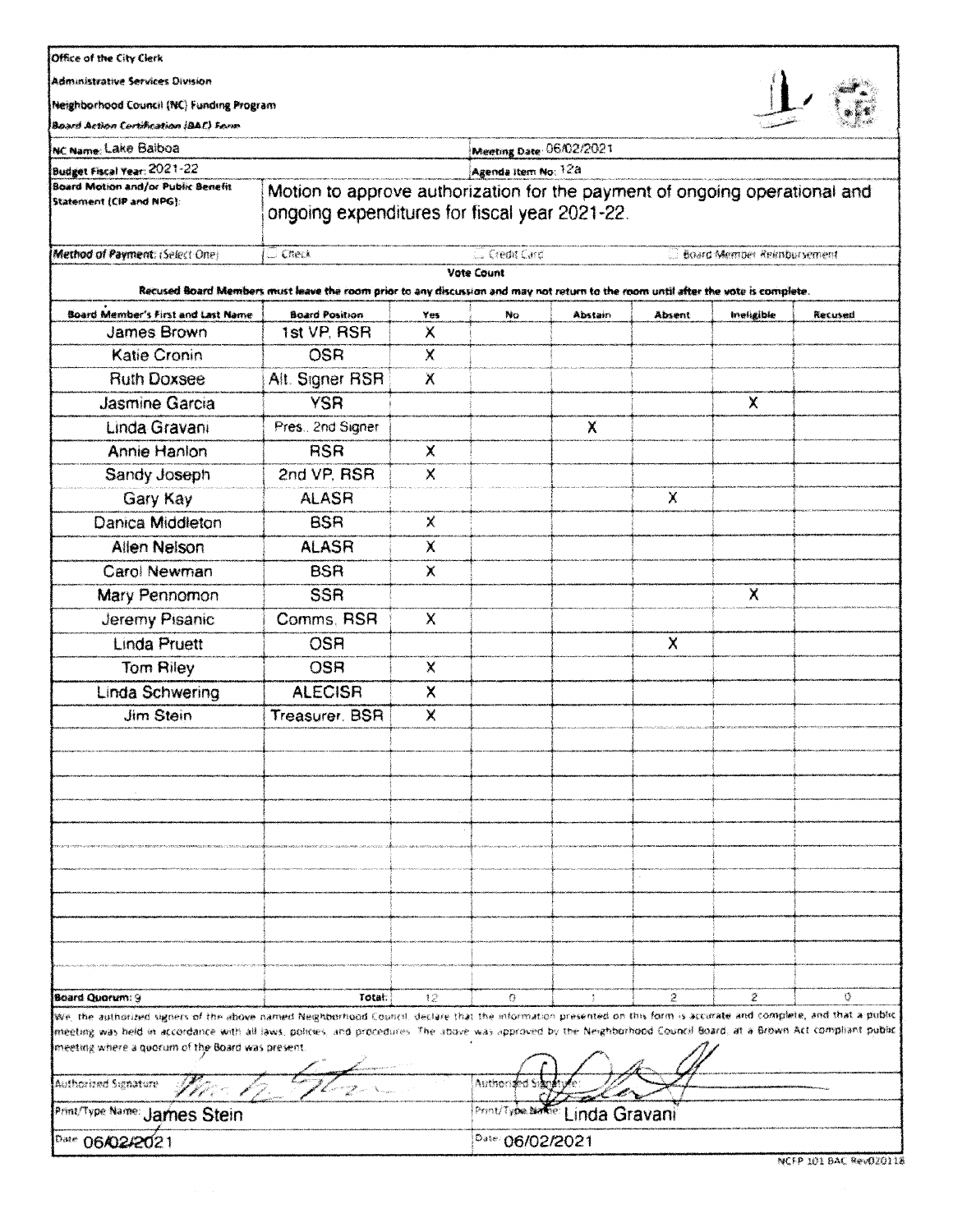

LAKE BALBOA NEIGHBORHOOD C P O BOX 7720<br>C/O DEPT OF NGHBRHD EMPWRM<br>P O BOX 7720 VAN NUYS CA 91409

 $\bigoplus_{P_{0}\cap\mathcal{P}_{0}}\mathcal{H}_{S/32}$ 

Page **Account Number Billing Date** Questions? **Web Site** 

831-001-1560 905 Mar 1, 2022 1877677-3770 att.com

Invoice AT&T Tax ID 0860497603 13-4924710

 $1$  of  $2$ 

# **Invoice**

| <b>Bill-At-A-Glance</b>                               |              |
|-------------------------------------------------------|--------------|
| Previous Bill                                         | 96.45        |
| Payment - Thank You!                                  | 65.20CR      |
| Adjustments                                           | .00          |
| <u>annonnamo</u><br>Past Due - Please Pay Immediately | 31.25        |
| <b>Current Charges</b>                                | 16.30        |
| <b>Total Amount Due</b>                               | 55           |
| Current Charges Due in Full by                        | Mar 31, 2022 |

| 1.35  |
|-------|
| 1.35  |
| 16.30 |
| 16.30 |
| 16.30 |
| 16.30 |
|       |
|       |

#### News You Can Use

#### **News You Can Use**

#### **ACCOUNT STATUS** STILL GETTING PAPER?

Sign-up for paperless billing by emailing us at GoPaperless@att.com<br>with the subject line "TREES" and include your account number(s).

Where allowed by law, AT&T may implement late payment interest of no more than 18% annually. Rates will vary based on state regulations. Interest will be calculated based upon daily balances and will be applicable for each day that a delinquent balance is outstanding. This charge will apply to all balances that are delinquent through such time that payment in full is received at AT&T. The late payment interest will be billed on a monthly basis. Accounts billed outside the US will not be charged LPI.

Where allowed by law, AT&T may implement a \$25 service fee for restoration of service where delinquency has caused an interruption. This fee will be applicable to each account that is being restored and will be included on your monthly billing statement.

## REGULATORY NEWS

FEE DESCRIPTIONS

The Administrative Expense Fee recovers a portion of AT&T's internal costs associated with the Federal Communications Commission's Universal Service Fund and related programs. The Federal Regulatory<br>Fee recovers amounts paid to the federal government for regulatory costs and telecommunications services for the hearing impaired, and costs associated with local number portability administration. These fees are not taxes or charges that the government requires AT&T to collect from its customers.

#### **Attention California Customers:**

The following charges are "Government Fees and Taxes": Federal Excise Tax; CHCF-A, CHCF-B, Univ Lifeline Tele Serv Sur, Com Dev Fnd/Deaf & Disabled, California Teleconnect Fund, State 9-1-1 Surcharge, Utility User's Tax, and Local 911 Charge.

#### **Billing Summary**

Questions? 1877 677-3770 Call:<br>Online: www.businessdirect.att.com **AT&T Business Services** 

| Group #000001 8187799026<br>Sub-Account #831-001-1560 906 | 16.30 |       |  |
|-----------------------------------------------------------|-------|-------|--|
| Total Group #000001                                       |       | 16.30 |  |
| <b>Total Current Charges</b>                              |       | 16.30 |  |

#### **Current Charges**

| Group #000001 8187799026                                                                                                                           |                |
|----------------------------------------------------------------------------------------------------------------------------------------------------|----------------|
| Sub-Account #831-001-1560 906<br><b>Charges for 8187799026</b><br><b>Customer Location:</b><br><b>200 N SPRING STREET</b><br>LOS ANGELES, CA 90012 |                |
| <b>Unified Messaging</b><br>Recurring Charges:<br>Mar 1, 2022 thru Mar 31, 2022                                                                    |                |
| 1. UM Lite DID - US1LX<br>Qty: 1.00 Months at 14.95<br><b>Total Unified Messaging</b>                                                              | 14.95<br>14.95 |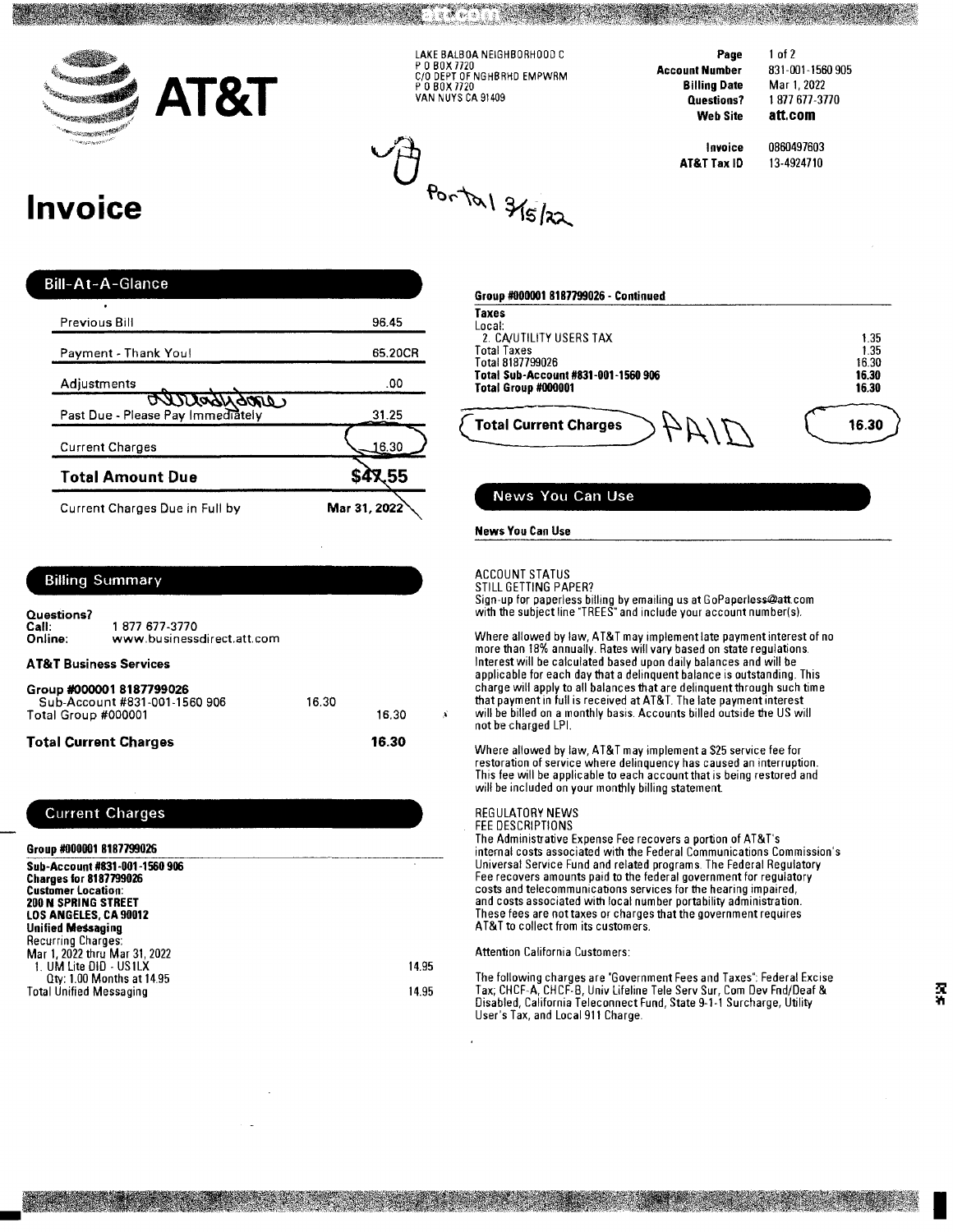- Easy-to-read bill: For additional information on the new format, go to att.com/newbill.  $\bullet$
- New billing account number: Located on the top right corner (Section 6 of the new bill example found  $\bullet$ on the above website)
- New payment remittance address: See below  $\bullet$

I After you receive your new bill, please send monthly payments to:

AT&T PO Box 5019 Carol Stream, IL 60197-5019

 $\overline{\mathsf{J}}$  Please let your Accounts Payable department know about the new account number(s) and payment remittance address.

Questions? Give us a call at 877-677-3770.

Thanks for choosing us,

AT&T

Return bottom portion with your check in the enclosed envelope.

|      |                              |                       | <b>DUE BY: Mar 31, 2022</b>                                          |                                                                            |
|------|------------------------------|-----------------------|----------------------------------------------------------------------|----------------------------------------------------------------------------|
| AT&T | Billing Date Mar 1, 2022     | <b>Account Number</b> | 831-001-1560 905<br>Please include your account number on your check | LAKE BALBOA NEIGHBORHOOO C<br>P 0 B 0 X 7720<br>C/O DEPT OF NGHBRHD EMPWRM |
|      | Set up electronic payments:  | New                   | Make checks payable to:                                              | P 0 B 0 X 7720<br>VAN NUYS CA 91409                                        |
|      | www.att.com/attsmartpayments | account No.           | AT&T<br>PO BOX 5019<br>and regiving a carol STREAM IL 60197-5019     |                                                                            |
|      |                              | orddregg              | <u>Մախիկանաններիկակիկիկական</u>                                      |                                                                            |

## 83100115609050860497603028200000000475500000016307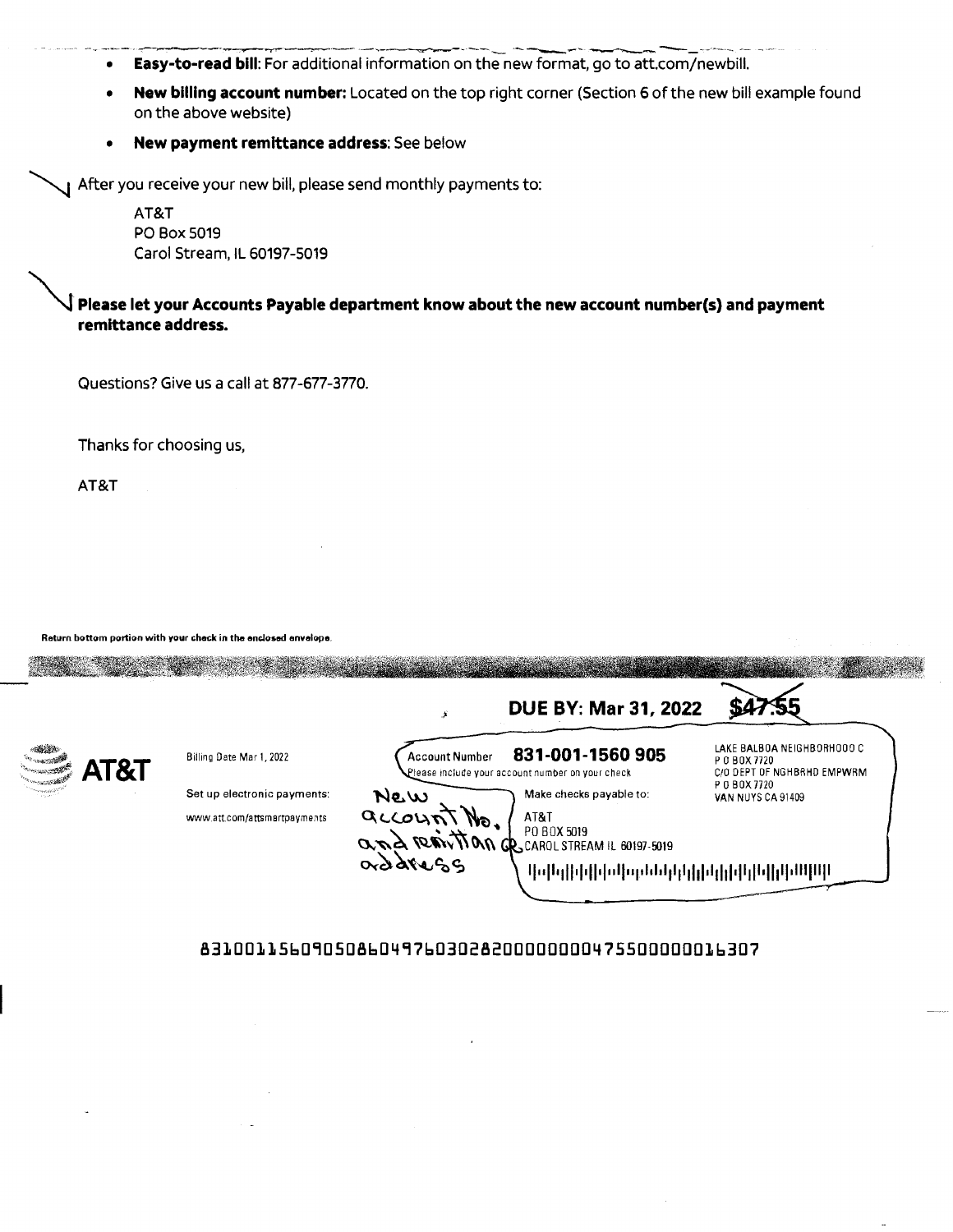

Invoice number: 4081129585

## Bill to

Treasurer LBNC Lake Balboa Neighborhood Council PO Box 7720 Lake Balboa, CA 91409 United States

| <b>Details</b>             |                                                | Google Workspace                       |          |  |
|----------------------------|------------------------------------------------|----------------------------------------|----------|--|
| Invoice date<br>Billing ID | .4081129585<br>Feb 28, 2022<br>.3957-9213-5547 | Total in USD                           | \$114.00 |  |
|                            |                                                | Summary for Feb 1, 2022 - Feb 28, 2022 |          |  |
|                            |                                                | Subtotal in USD                        | \$114.00 |  |
|                            |                                                | Tax $(0%)$                             | \$0.00   |  |
|                            |                                                | Total in USD                           | \$114.00 |  |

You will be automatically charged for any amount due.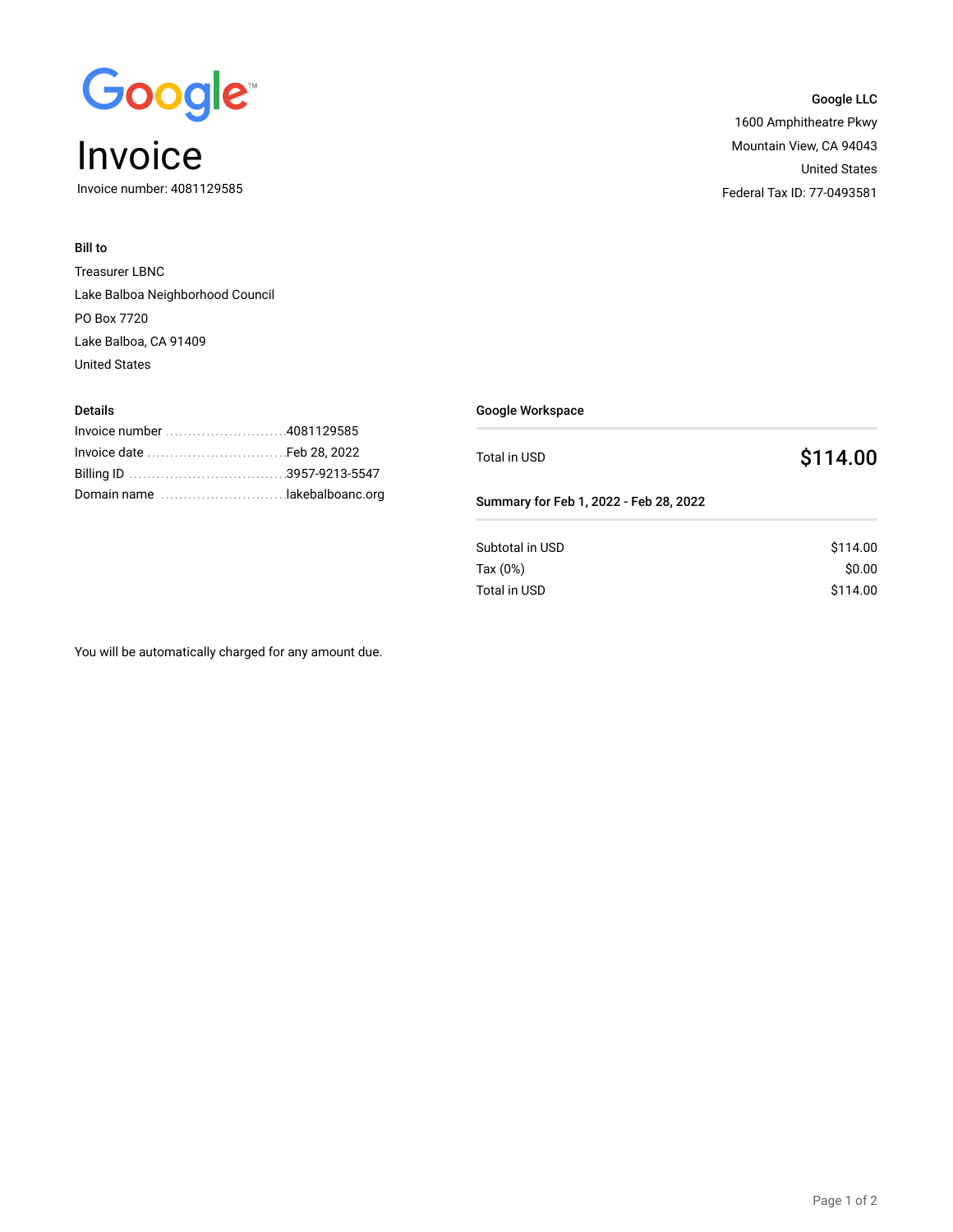# Google Invoice **Invoice**

| Subscription  | <b>Description</b> | Interval        | Quantity | Amount(\$) |
|---------------|--------------------|-----------------|----------|------------|
| G Suite Basic | Usage              | Feb 1 - Feb 28  | 19       | 114.00     |
|               |                    | Subtotal in USD |          | \$114.00   |
|               |                    | Tax $(0%)$      |          | \$0.00     |
|               |                    | Total in USD    |          | \$114.00   |

**Need help understanding the charges on your invoice?** Click here for detailed explanations https://support.google.com/a?p=gsuite-bills-and-charges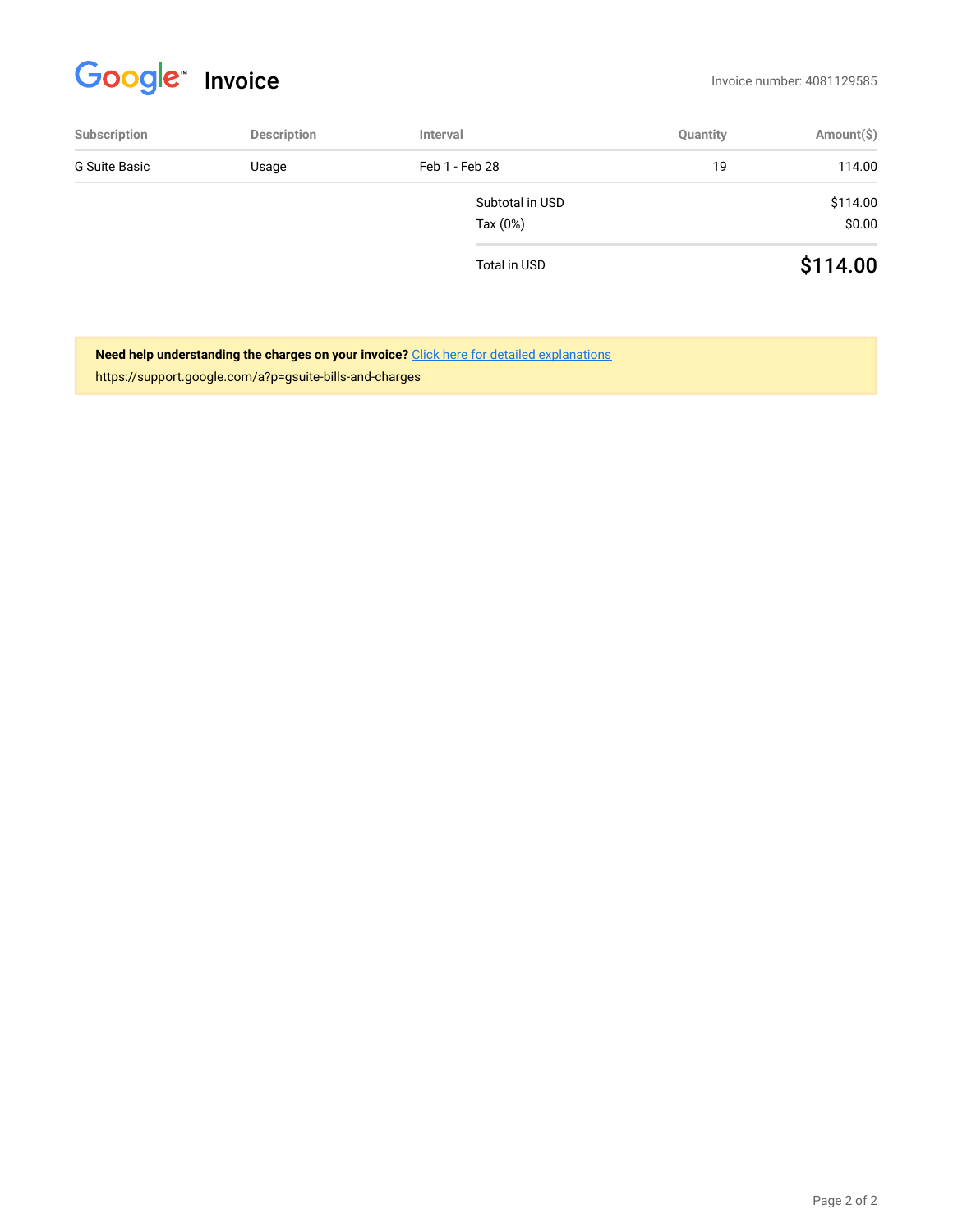

Linda Schwering <lindas@lakebalboanc.org>

Your AutoPay confirmation 2 messages

Public Storage <DoNotReply@publicstorage.com> To: treasurer@lakebalboanc.org

Thu, Mar 3, 2022 at 8:54 AM

Have questions? Ask our virtual assistant







Thanks for your AutoPay payment!

Hi LINDA.

We're confirming that a payment in the amount of \$417.00 was made on 03/02/2022 from your Master Card CreditCard account ending in 2628 and entry type is manual.

Your confirmation number for this transaction is 001701.

**Your Account Details** Log in

# **LINDA GRAVANI**

**ACCOUNT** 19335173 **NUMBER: PHONE:** (818) 481-0714

treasurer@lakebalboanc.org **EMAIL:**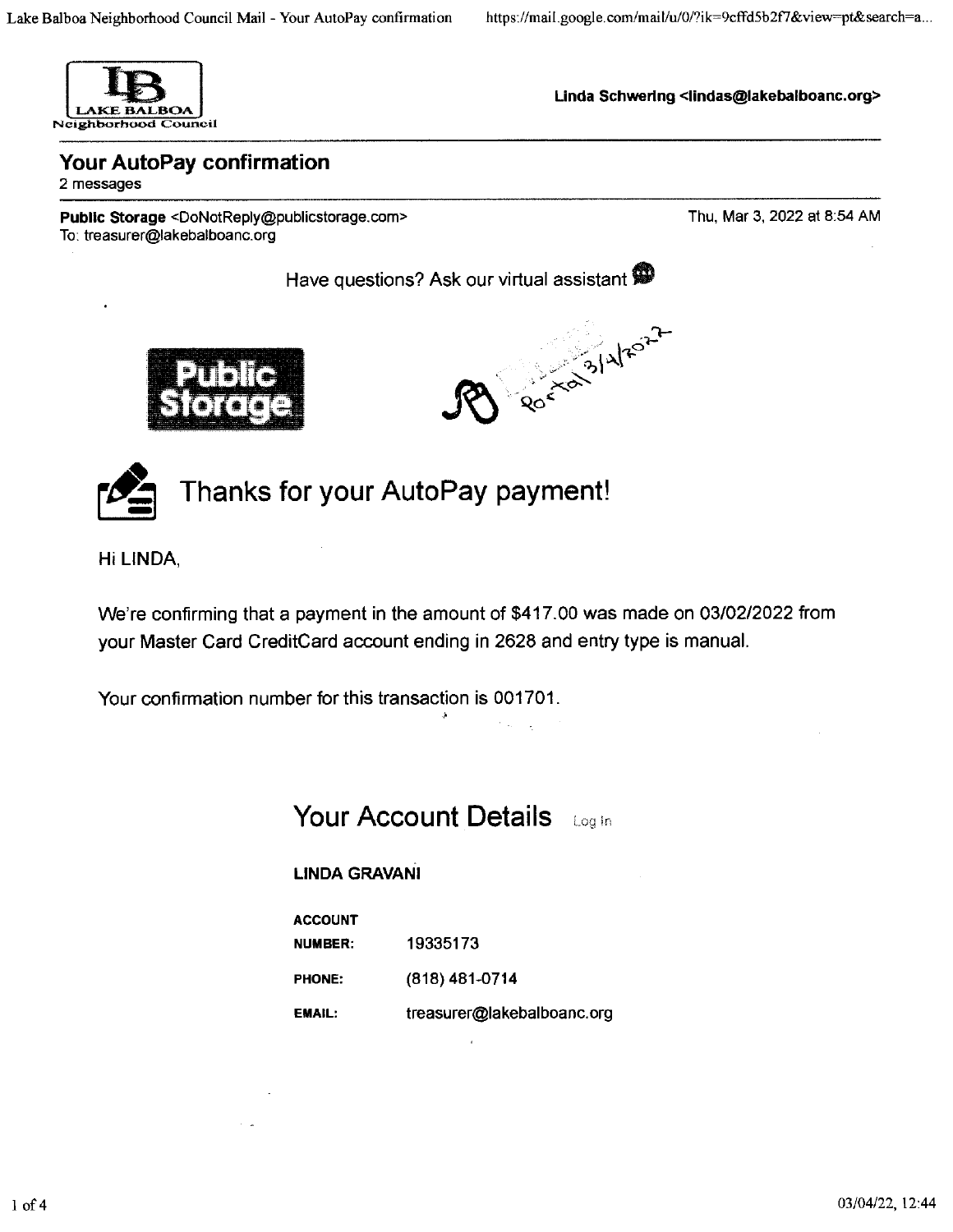# **Receipt**



# **Invoice number AD8B271A-0019** Receipt number 2023-3501 Date paid March 4, 2022 Payment method  $\bullet$  - 2628

**Later** Canada +1 844 455 2837 hello@later.com

**Bill to** treasurer@lakebalboanc.org

# **\$15.00 paid on March 4, 2022**

| Description                                       | Qty                | Unit price | Amount  |
|---------------------------------------------------|--------------------|------------|---------|
| <b>Later SaaS Platform</b><br>Mar 4 - Apr 4, 2022 |                    | \$15.00    | \$15.00 |
|                                                   | Subtotal           |            | \$15.00 |
|                                                   | Total              |            | \$15.00 |
|                                                   | <b>Amount paid</b> |            | \$15.00 |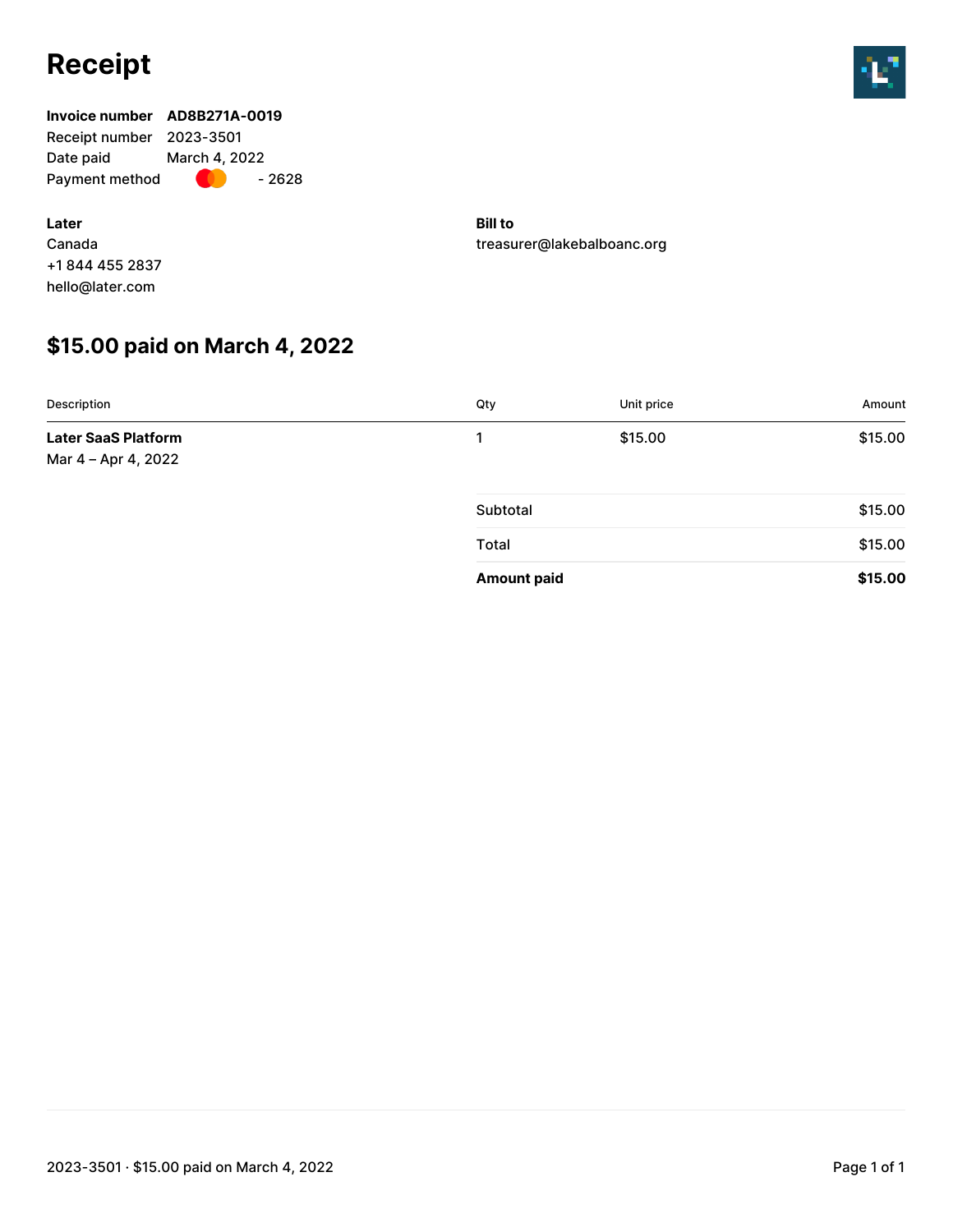# **Receipt**

Invoice number AD8B271A-0019 Receipt number 2023-3501 Date paid March 4, 2022 Payment method œ  $-2628$ 

Later Canada +1 844 455 2837 hello@later.com

# \$15.00 paid on March 4, 2022

Qty Unit price Amount Description  $\mathbf{1}$ \$15.00 \$15.00 **Later SaaS Platform** Mar 4 - Apr 4, 2022 Subtotal \$15.00 \$15.00 Total PAID  $515,00$ **Amount paid** 

Foreign Transaction Fee

 $40.14$ 

 $\mathcal{F}^{\mathcal{A}}_{\mathcal{A}}$  and  $\mathcal{F}^{\mathcal{A}}_{\mathcal{A}}$ 





**Bill to** treasurer@lakebalboanc.org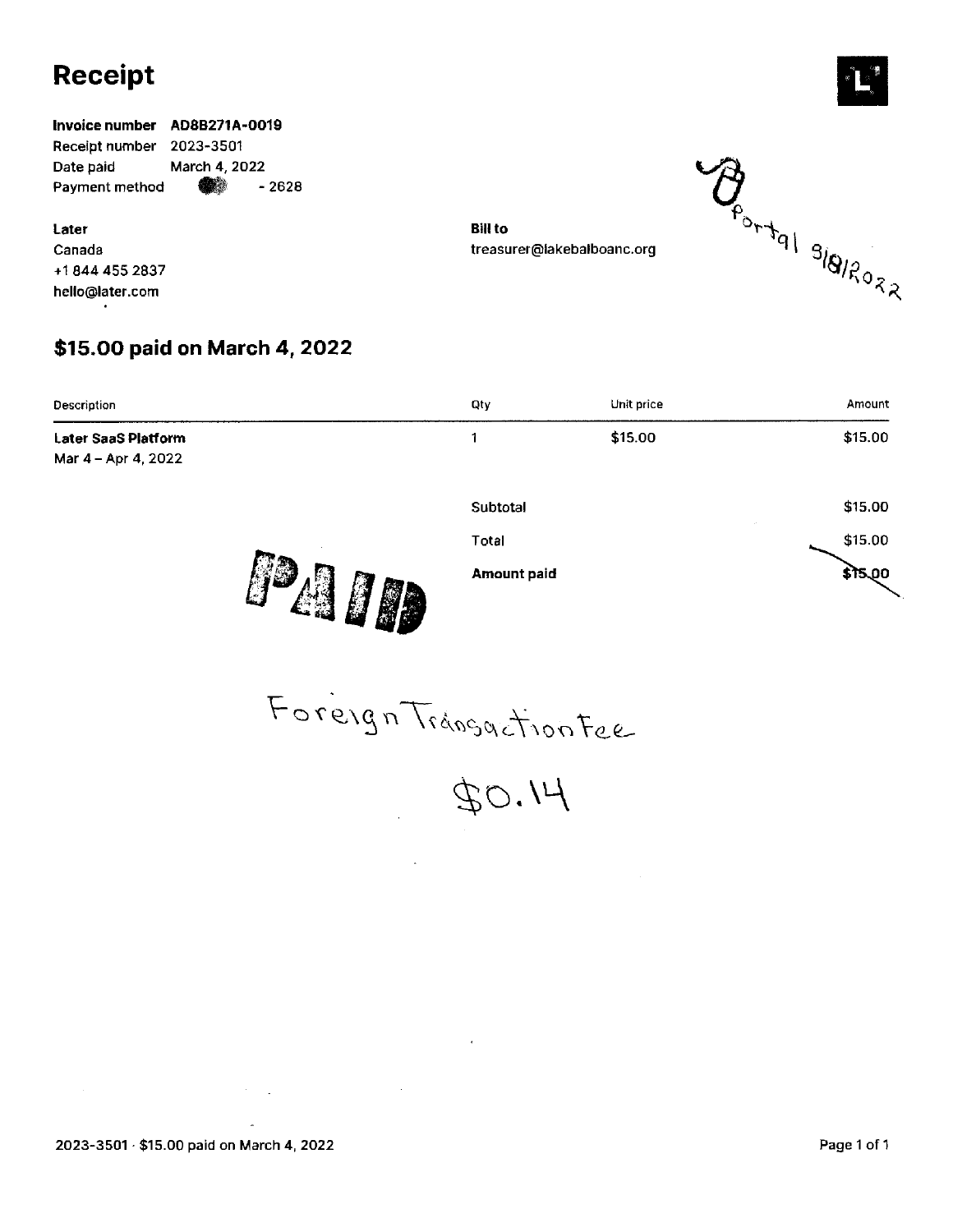

Aaron DeVandry - Concept To Web 818-613-8261 5005 Stone Fence Dr Colorado Springs, Colorado 80922 United States

| <b>Billed To</b>                 | Date of Issue | <b>Invoice Number</b> | <b>Amount Due (USD)</b> |
|----------------------------------|---------------|-----------------------|-------------------------|
| Lake Balboa Neighborhood Council | 02/28/2022    | <b>LBNC-110</b>       | \$150.00                |
| 15701 Sherman Way                |               |                       |                         |
| P.O. Box 7720                    | Due Date      |                       |                         |
| Van Nuys, California             | 03/30/2022    |                       |                         |
| 91409                            |               |                       |                         |
| <b>United States</b>             |               |                       |                         |
|                                  |               |                       |                         |
|                                  |               |                       |                         |

| <b>Description</b>                                                                       | Rate     | Qtv | <b>Line Total</b> |
|------------------------------------------------------------------------------------------|----------|-----|-------------------|
| Web Hosting, Maintenance, Content Creation, and Social<br>Media Management<br>March 2022 | \$150.00 |     | \$150.00          |

| 150.00 | Subtotal           |
|--------|--------------------|
| 0.00   | Tax                |
| 150.00 | Total              |
| 0.00   | <b>Amount Paid</b> |

Amount Due (USD) \$150.00

## **Notes**

Please pay at your earliest convenience. You are welcome to pay with a credit or debit card, as the link is on the invoice.

Please make any check payments out to "Aaron DeVandry - Concept To Web" and list the invoice # on the check. Thank you, Lake Balboa NC!

-Aaron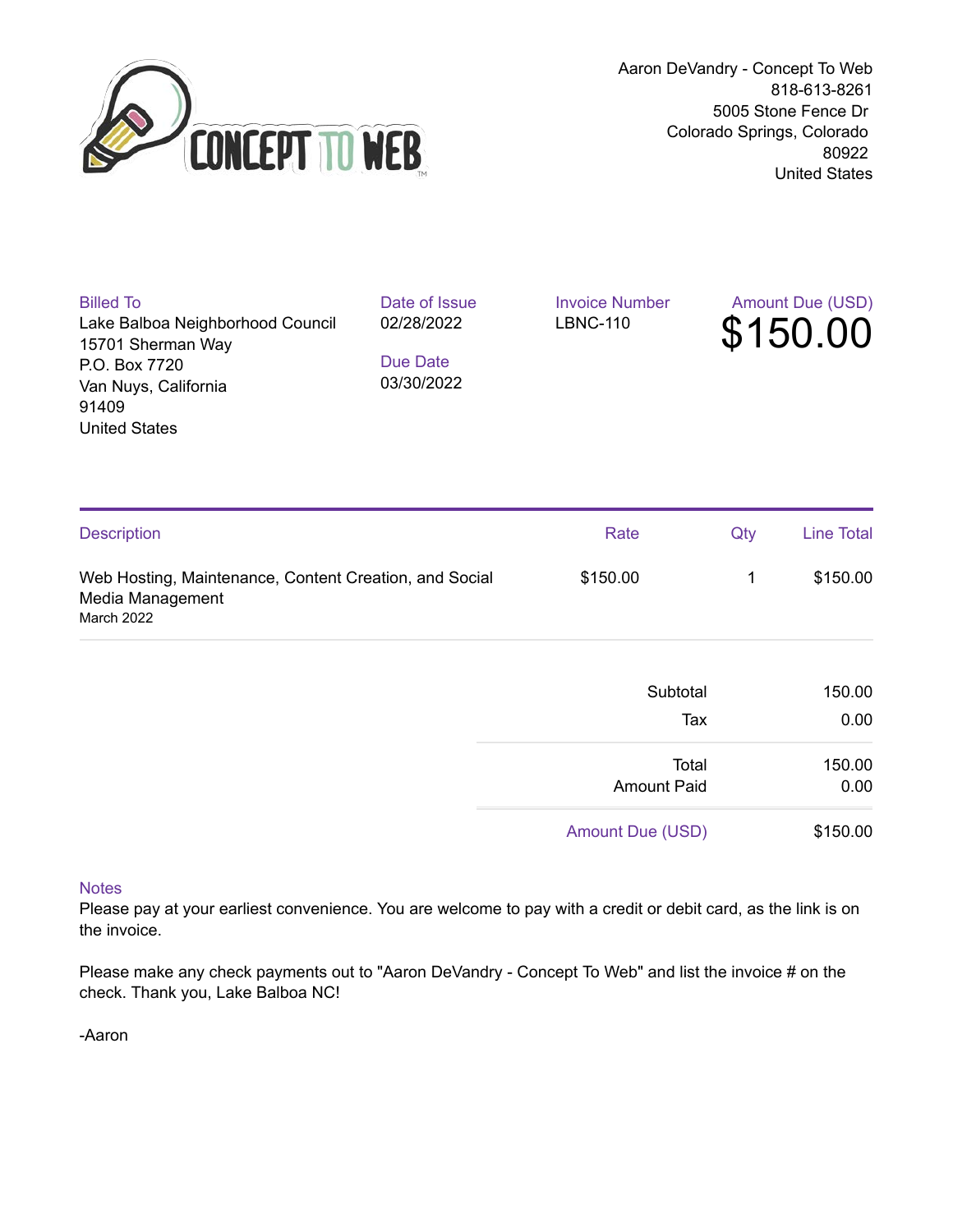

Invoice

16525 Sherman Way . Suite C-11 . Van Nuys, CA 91406 Tel: (818) 986-9245 · Fax: (818) 995-7955 pipsfv.com · documentservices@pip.com

No. 97073

Date 3/21/22

Customer P.O. No. Gary

S Lake Balboa Neighborhood Council<br>
O PO Box 7720

 $\frac{L}{D}$ Lake Balboa CA 91409-7688

- ' Linda Schwering
- Ó

| QUANTITY                                            |                                                                                                                                                                                        | <b>DESCRIPTION</b>                                           |                 | <b>AMOUNT</b> |
|-----------------------------------------------------|----------------------------------------------------------------------------------------------------------------------------------------------------------------------------------------|--------------------------------------------------------------|-----------------|---------------|
| 620                                                 | Heather/Cheri/Meghan- Block Capt_Intro Letter/Questionnaire 2 sheets - COLLATE- no<br>double side - no staple - COLOR, 8.5 x 11 white 20# Bond 11 x 17, 2 sheets, Printed on 1<br>side | \$198.80                                                     |                 |               |
| 310                                                 | Heather/Cheri/Meghan - Block Capt_Follow Up Letter - COLOR, 8.5 x 11 white 20# Bond<br>11 x 17, Printed on 1 side                                                                      | \$44.95                                                      |                 |               |
|                                                     |                                                                                                                                                                                        |                                                              |                 |               |
|                                                     |                                                                                                                                                                                        |                                                              |                 |               |
|                                                     | PIP PRINTING<br>16525 SHERMAN WY STE C-11<br>VAN NUYS, CA 91406<br>(818) 986-9245                                                                                                      |                                                              | <b>SUBTOTAL</b> | \$243.75      |
| 03/22/2022<br>Terminal ID No.:                      | 11:30:21<br>77567088                                                                                                                                                                   | LBNC -Neighborhood Watch<br>Outreach / Heather/ Cheri/Meghan | <b>TAX</b>      | \$23.16       |
| Credit Sale:                                        |                                                                                                                                                                                        |                                                              | <b>SHIPPING</b> | \$0.00        |
| Transaction #:<br>Card Type:<br>ficcount:<br>Entry: | MasterCard<br>•2628<br>Chip                                                                                                                                                            |                                                              | <b>TOTAL</b>    | \$266.91      |

for typesetting errors

 $\begin{array}{c} \texttt{Amount:} \\ \texttt{USD$4266.91} \end{array}$ also not responsible Host Ref. Number: 208118202541<br>Huth. Code: 072533<br>Batch Number: 072533  $3%$ 19 Response: APPROVAL 072533 Mode:<br>AID:<br>APPLAB:

# Issuer<br>00000000041010 MASTERCARD PIN BYPASSED

**CUSTOMER COPY** 

THANK YOU!

PLEASE PAY FROM THIS INVOICE. No other invoice will be sent. Indicate on your check which invoice numbers you are paying.

TERMS: Due and payable upon receipt.

NOTE: There will be a service charge of 1-1/2% per month on all past due invoices.

Received By: X. Date:

Deposit:

Amount:

 $\Box$  Cash

 $\Box$  Check #

**Balance Due:** 

Credit Card

PIP Charge

**NUMBER OF CARTONS**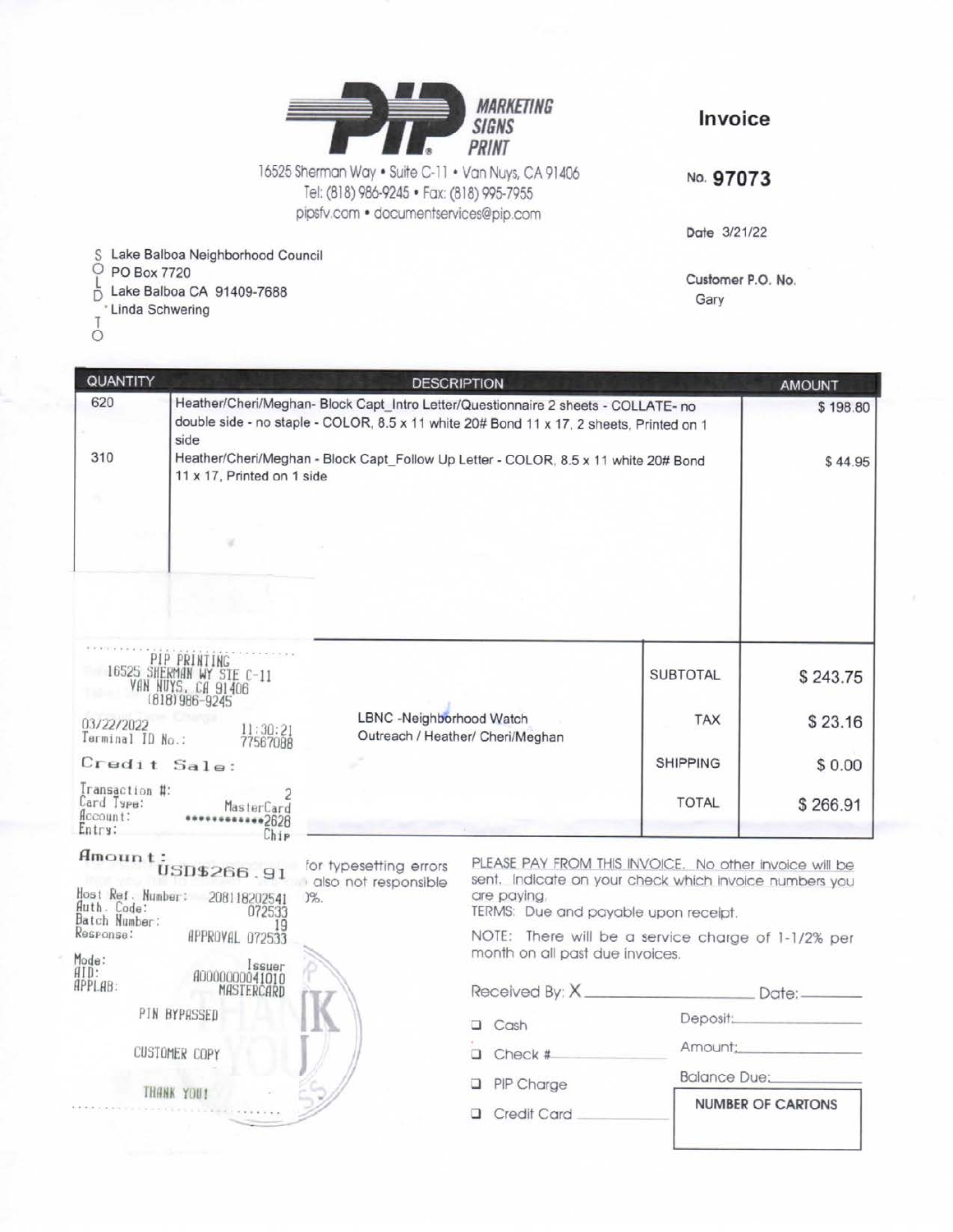Administrative Services Division

Neighborhood Council (NC) Funding Program



Board Action Certification (BAC) Form

| NC Name: LAKE BALBOA                                                                                                                                                                                                                                                                                                                                                                        | <b>Meeting Date: 09/01/2021</b>                                                                                                                                                                                                                                      |                           |                       |                               |        |                              |         |  |
|---------------------------------------------------------------------------------------------------------------------------------------------------------------------------------------------------------------------------------------------------------------------------------------------------------------------------------------------------------------------------------------------|----------------------------------------------------------------------------------------------------------------------------------------------------------------------------------------------------------------------------------------------------------------------|---------------------------|-----------------------|-------------------------------|--------|------------------------------|---------|--|
| Budget Fiscal Year: 2021-2022                                                                                                                                                                                                                                                                                                                                                               | Agenda Item No: 21                                                                                                                                                                                                                                                   |                           |                       |                               |        |                              |         |  |
| <b>Board Motion and/or Public Benefit</b><br>Statement (CIP and NPG):                                                                                                                                                                                                                                                                                                                       | Motion to approve the expenditure of up to \$8,000 for Neighborhood Watch project<br>which<br>would include post card (or flyer) mail out via Every Door Direct (approximately<br>\$6.500 for entire I RNC area) flyers for 18 zones (annrovimately \$1120) E Blasts |                           |                       |                               |        |                              |         |  |
| <b>Method of Payment: (Select One)</b>                                                                                                                                                                                                                                                                                                                                                      | $\Box$ Check                                                                                                                                                                                                                                                         |                           | $\Box$ Credit Card    |                               |        | □ Board Member Reimbursement |         |  |
|                                                                                                                                                                                                                                                                                                                                                                                             | Recused Board Members must leave the room prior to any discussion and may not return to the room until after the vote is complete.                                                                                                                                   |                           | <b>Vote Count</b>     |                               |        |                              |         |  |
| <b>Board Member's First and Last Name</b>                                                                                                                                                                                                                                                                                                                                                   | <b>Board Position</b>                                                                                                                                                                                                                                                | Yes                       | No                    | Abstain                       | Absent | Ineligible                   | Recused |  |
| James Brown                                                                                                                                                                                                                                                                                                                                                                                 | 1st VP, RSR                                                                                                                                                                                                                                                          | $\mathsf{X}$              |                       |                               |        |                              |         |  |
| <b>Katie Croniin</b>                                                                                                                                                                                                                                                                                                                                                                        | <u>Pnd Signer, OSF</u>                                                                                                                                                                                                                                               |                           |                       |                               | X      |                              |         |  |
| <b>Ruth Doxsee</b>                                                                                                                                                                                                                                                                                                                                                                          | <b>RSR</b>                                                                                                                                                                                                                                                           | X.                        |                       |                               |        |                              |         |  |
| Jasmine Garcia                                                                                                                                                                                                                                                                                                                                                                              | YSR                                                                                                                                                                                                                                                                  |                           |                       |                               | X      |                              |         |  |
| Linda Gravani                                                                                                                                                                                                                                                                                                                                                                               | Pres., BSR                                                                                                                                                                                                                                                           | X                         |                       |                               |        |                              |         |  |
| Annie Hanlon                                                                                                                                                                                                                                                                                                                                                                                | Comm., RSR                                                                                                                                                                                                                                                           | $\boldsymbol{\mathsf{X}}$ |                       |                               |        |                              |         |  |
| Sandy Joseph                                                                                                                                                                                                                                                                                                                                                                                | 2nd VP, RSR                                                                                                                                                                                                                                                          | X                         |                       |                               |        |                              |         |  |
| Gary Kay                                                                                                                                                                                                                                                                                                                                                                                    | <b>ALASR</b>                                                                                                                                                                                                                                                         | X                         |                       |                               |        |                              |         |  |
| <b>Miguel Miguel</b>                                                                                                                                                                                                                                                                                                                                                                        | <b>OSR</b>                                                                                                                                                                                                                                                           |                           |                       |                               |        | x                            |         |  |
| Danica Middleton                                                                                                                                                                                                                                                                                                                                                                            | Secretary, RSR                                                                                                                                                                                                                                                       |                           |                       |                               |        | X                            |         |  |
| <b>Allen Nelson</b>                                                                                                                                                                                                                                                                                                                                                                         | <b>ALASR</b>                                                                                                                                                                                                                                                         | X                         |                       |                               |        |                              |         |  |
| <b>Carol Newman</b>                                                                                                                                                                                                                                                                                                                                                                         | <b>BSR</b>                                                                                                                                                                                                                                                           | X                         |                       |                               |        |                              |         |  |
| Mary Pennomon                                                                                                                                                                                                                                                                                                                                                                               | <b>SSR</b>                                                                                                                                                                                                                                                           |                           |                       |                               | X      |                              |         |  |
| Jeremy Pisanic                                                                                                                                                                                                                                                                                                                                                                              | <b>RSR</b>                                                                                                                                                                                                                                                           | X                         |                       |                               |        |                              |         |  |
| <b>Tom Riley</b>                                                                                                                                                                                                                                                                                                                                                                            | <b>OSR</b>                                                                                                                                                                                                                                                           | X                         |                       |                               |        |                              |         |  |
| <b>Linda Schwering</b>                                                                                                                                                                                                                                                                                                                                                                      | reas., ALECISF                                                                                                                                                                                                                                                       |                           |                       | X                             |        |                              |         |  |
| Jim Stein                                                                                                                                                                                                                                                                                                                                                                                   | Alt. Signer, BSR                                                                                                                                                                                                                                                     | X                         |                       |                               |        |                              |         |  |
|                                                                                                                                                                                                                                                                                                                                                                                             |                                                                                                                                                                                                                                                                      |                           |                       |                               |        |                              |         |  |
|                                                                                                                                                                                                                                                                                                                                                                                             |                                                                                                                                                                                                                                                                      |                           |                       |                               |        |                              |         |  |
|                                                                                                                                                                                                                                                                                                                                                                                             |                                                                                                                                                                                                                                                                      |                           |                       |                               |        |                              |         |  |
|                                                                                                                                                                                                                                                                                                                                                                                             |                                                                                                                                                                                                                                                                      |                           |                       |                               |        |                              |         |  |
|                                                                                                                                                                                                                                                                                                                                                                                             |                                                                                                                                                                                                                                                                      |                           |                       |                               |        |                              |         |  |
|                                                                                                                                                                                                                                                                                                                                                                                             |                                                                                                                                                                                                                                                                      |                           |                       |                               |        |                              |         |  |
|                                                                                                                                                                                                                                                                                                                                                                                             |                                                                                                                                                                                                                                                                      |                           |                       |                               |        |                              |         |  |
|                                                                                                                                                                                                                                                                                                                                                                                             |                                                                                                                                                                                                                                                                      |                           |                       |                               |        |                              |         |  |
|                                                                                                                                                                                                                                                                                                                                                                                             |                                                                                                                                                                                                                                                                      |                           |                       |                               |        |                              |         |  |
|                                                                                                                                                                                                                                                                                                                                                                                             |                                                                                                                                                                                                                                                                      |                           |                       |                               |        |                              |         |  |
|                                                                                                                                                                                                                                                                                                                                                                                             |                                                                                                                                                                                                                                                                      |                           |                       |                               |        |                              |         |  |
| Board Quorum: 9                                                                                                                                                                                                                                                                                                                                                                             | Total:                                                                                                                                                                                                                                                               | 11                        | $\mathbf 0$           | $\mathbf{1}$                  | 3      | $\overline{2}$               |         |  |
| We, the authorized signers of the above named Neighborhood Council, declare that the information presented on this form is accurate and complete, and that a public<br>meeting was held in accordance with all laws, policies, and procedures. The above was approved by the Neighborhood Council Board, afa Brown Act compliant public<br>meeting where a quorum of the Board was present. |                                                                                                                                                                                                                                                                      |                           |                       |                               |        |                              |         |  |
| Authorized Signature                                                                                                                                                                                                                                                                                                                                                                        |                                                                                                                                                                                                                                                                      |                           | Authorized Signature: |                               |        |                              |         |  |
| Print/Type Name: Linda Schwering                                                                                                                                                                                                                                                                                                                                                            |                                                                                                                                                                                                                                                                      |                           |                       | Print/Type Name: Katie Cronin |        |                              |         |  |
| Date: 10/11/2021                                                                                                                                                                                                                                                                                                                                                                            | <sup>Date:</sup> 10/11/2021                                                                                                                                                                                                                                          |                           |                       |                               |        |                              |         |  |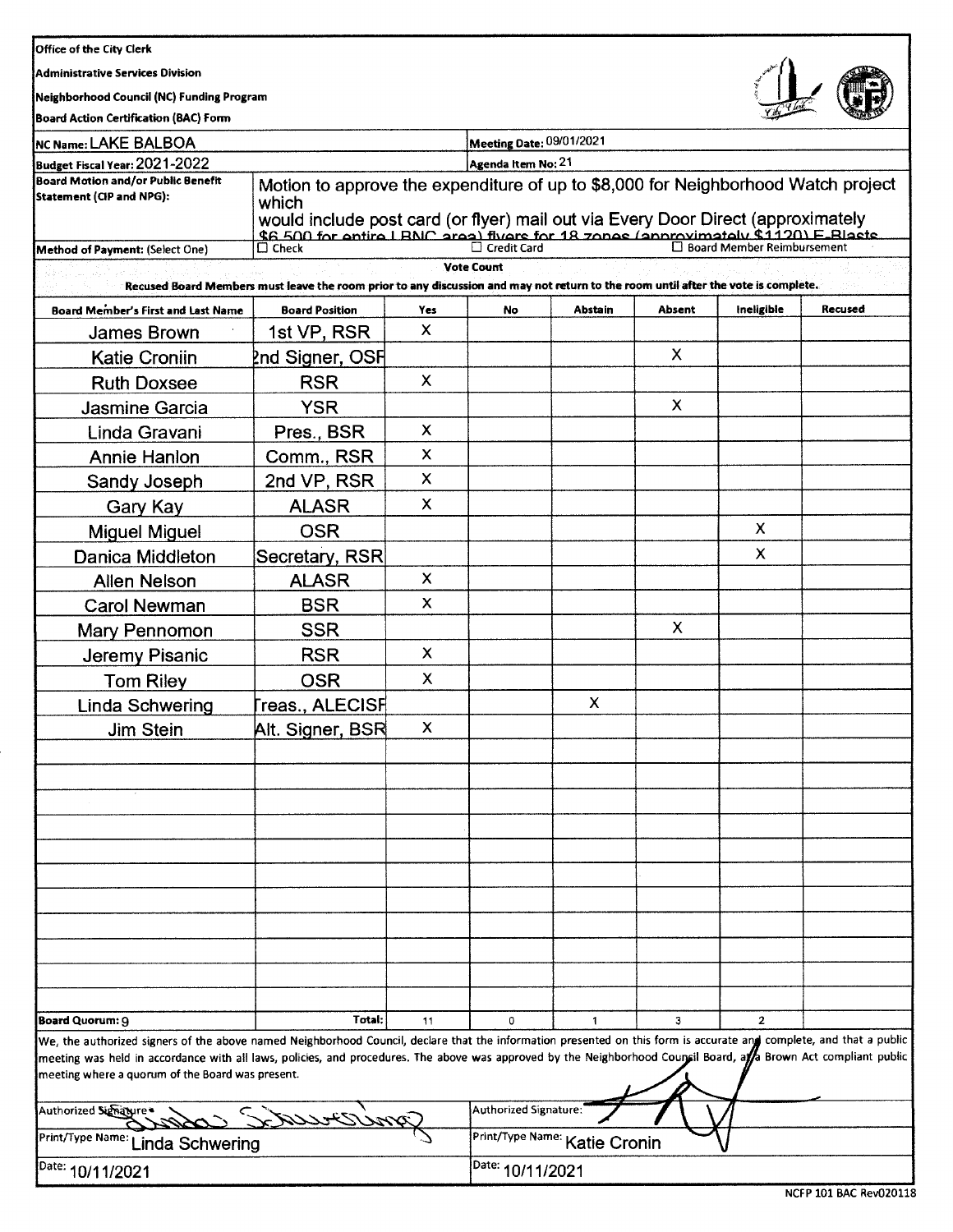**OfficeMax®** NORTHRIDGE - (818) 727-7090 03/24/2022 5:06 PM vzvtpylpum kyrcrh SALE 889-2-3346-897310-22.2.2 Subtotal: 157.02 Order Management Invoice # 2325267590015 Approval Code: 999999  $\frac{1}{2}$ 114318 JDA GMILL ORDE 69.61 E Order Management Invoice # 2325267610011 Approval Code: 999999  $\frac{1}{2}$ 114318 JDA GMILL ORDE 87.41 E 157.02 Total: MasterCard 2628: 157.02 **AUTH CODE 082764** TDS Chip Read AID A0000000041010 MASTERCARD TVR 0000088000 CVS No Signature Required

Lake Balboa NC

**Office DEPOT** 

Shop online at www.officedepot.com WE WANT TO HEAR FROM YOU! Visit survey.officedepot.com and enter the survey code below: 

NWWatch Outreach Project<br>Materials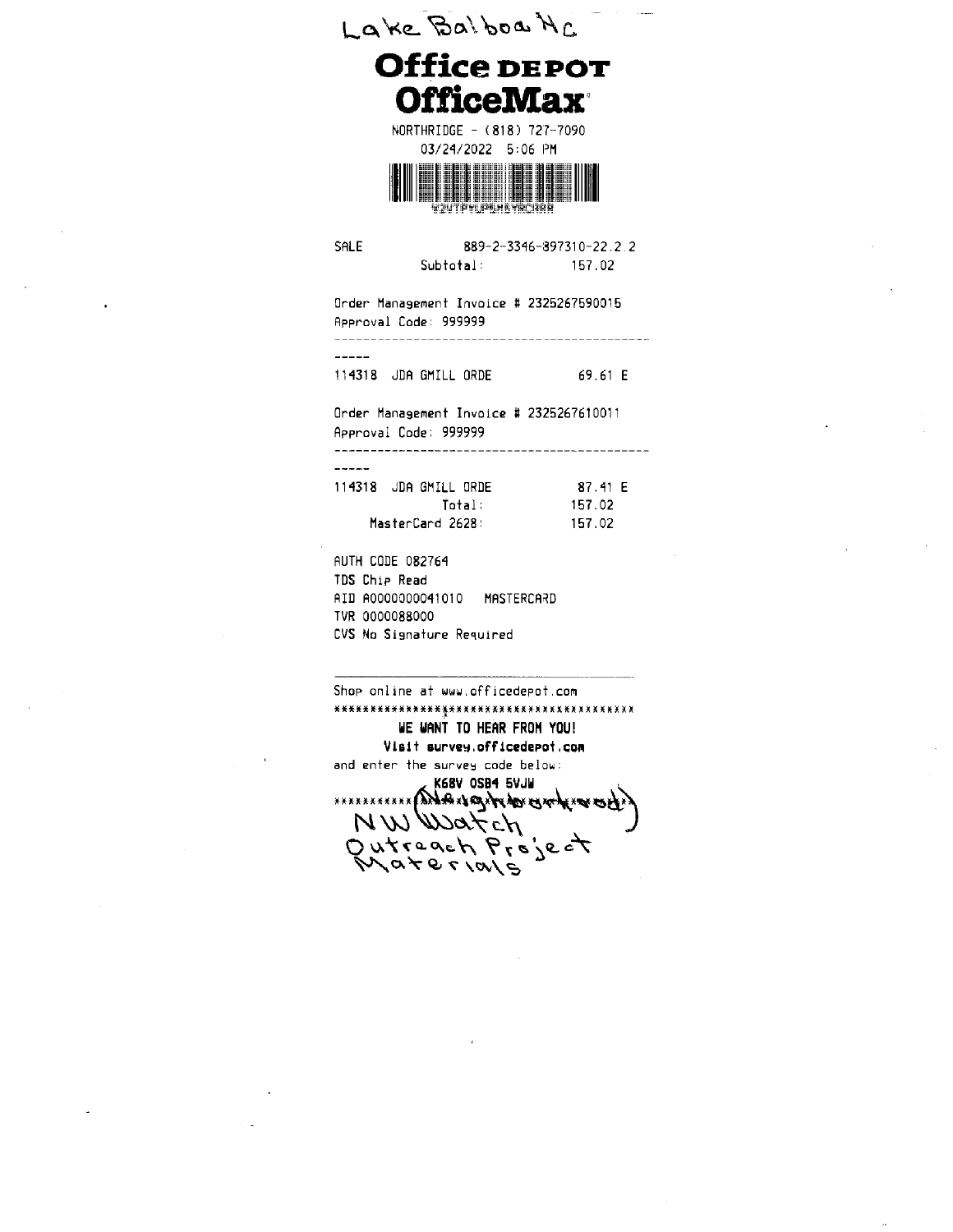Office Depot - ODMS Main Desktop

Order Number: 232526761-001 Order is modifiable This order has NOT been invoiced

**Order Information:** Order Date: Thursday, March 24, 2022 **CSR ID: SCKE** Order Source: Jmillennia

Lake Balboa NC NO (Neighborhood Watch)<br>materials-Dutreach

**Delivery Information:** Estimated Date: Friday, March 25, 2022 08:30 AM - 05:00 PM Status: Held for Deposit, Deliver To Customer Location

\$87.41

**Customer Information:** 

Cash

**Amount** 

#### **Billing Address:**

**Payment Information:** 301 E 1ST ST LOS ANGELES, CA 90012-3901 **USA** 

**Currency: U.S Dollars Contact Information: LINDA SCHWERING**  $(818)$  489-7511

**Shipping Address:** 7900 PASO ROBLES AVE LAKE BALBOA, CA 91406 **USA** 

**Delivery Location:** 5125-Third Party

| # Qty | BkOrd<br>Qty |   | Item<br><b>Ship Number</b> | <b>Description</b>                                                                                                                                                                                                                                                    | Unit | Unit<br>Price               | Ext-<br>Price Price                                 | Orig | Action | Reason | <b>Comments</b> |
|-------|--------------|---|----------------------------|-----------------------------------------------------------------------------------------------------------------------------------------------------------------------------------------------------------------------------------------------------------------------|------|-----------------------------|-----------------------------------------------------|------|--------|--------|-----------------|
| 10    | 0            | 0 | 203349                     | MARKER, SHARPIE, FINE, DZ, BLACK DZ<br>THE ASSAMPTERS ORDER AND DESCRIPTION OF THE COLUMN CONTRACT CONTRACT OF THE COLUMN OF THE COLUMN CONTRACT OF THE COLUMN COLUMN COLUMN COLUMN COLUMN COLUMN COLUMN COLUMN COLUMN COLUMN COLUMN COLUMN COLUMN COLUMN COLUMN COLU |      |                             | \$8.150 \$81.50 \$8.15 Order                        |      |        |        |                 |
|       |              |   |                            |                                                                                                                                                                                                                                                                       |      |                             | <b>Sub Total: \$81.50</b>                           |      |        |        |                 |
|       |              |   |                            |                                                                                                                                                                                                                                                                       |      | <b>Delivery Charge:</b>     | \$0.00                                              |      |        |        |                 |
|       |              |   |                            |                                                                                                                                                                                                                                                                       |      | <b>Tax Percent:</b>         | 7.250<br>%                                          |      |        |        |                 |
|       |              |   |                            | The contract of the contract of the contract of the contract of the contract of the contract of the contract of the contract of the contract of the contract of the contract of the contract of the contract of the contract o                                        |      | Tax:                        | \$5.91<br>the state of the state of the country and |      |        |        |                 |
|       |              |   |                            |                                                                                                                                                                                                                                                                       |      | <b>Order Total: \$87.41</b> |                                                     |      |        |        |                 |
|       |              |   |                            |                                                                                                                                                                                                                                                                       |      |                             | Amount Due: \$87.41                                 |      |        |        |                 |
|       |              |   |                            |                                                                                                                                                                                                                                                                       |      |                             |                                                     |      |        |        |                 |

<u> I identificati i identificati i da sun a sun anti contenta i sun anti sun i sun i sun i sun i sun i sun i su</u> 2325267610011

To check the status of your order, 24 hours a day, 7 days a week, please visit https://www.officedepot.com/orderhistory and enter your order number and phone number.

Or, call our Customer Service Center at 1-800-GO-DEPOT (1-800-463-3768).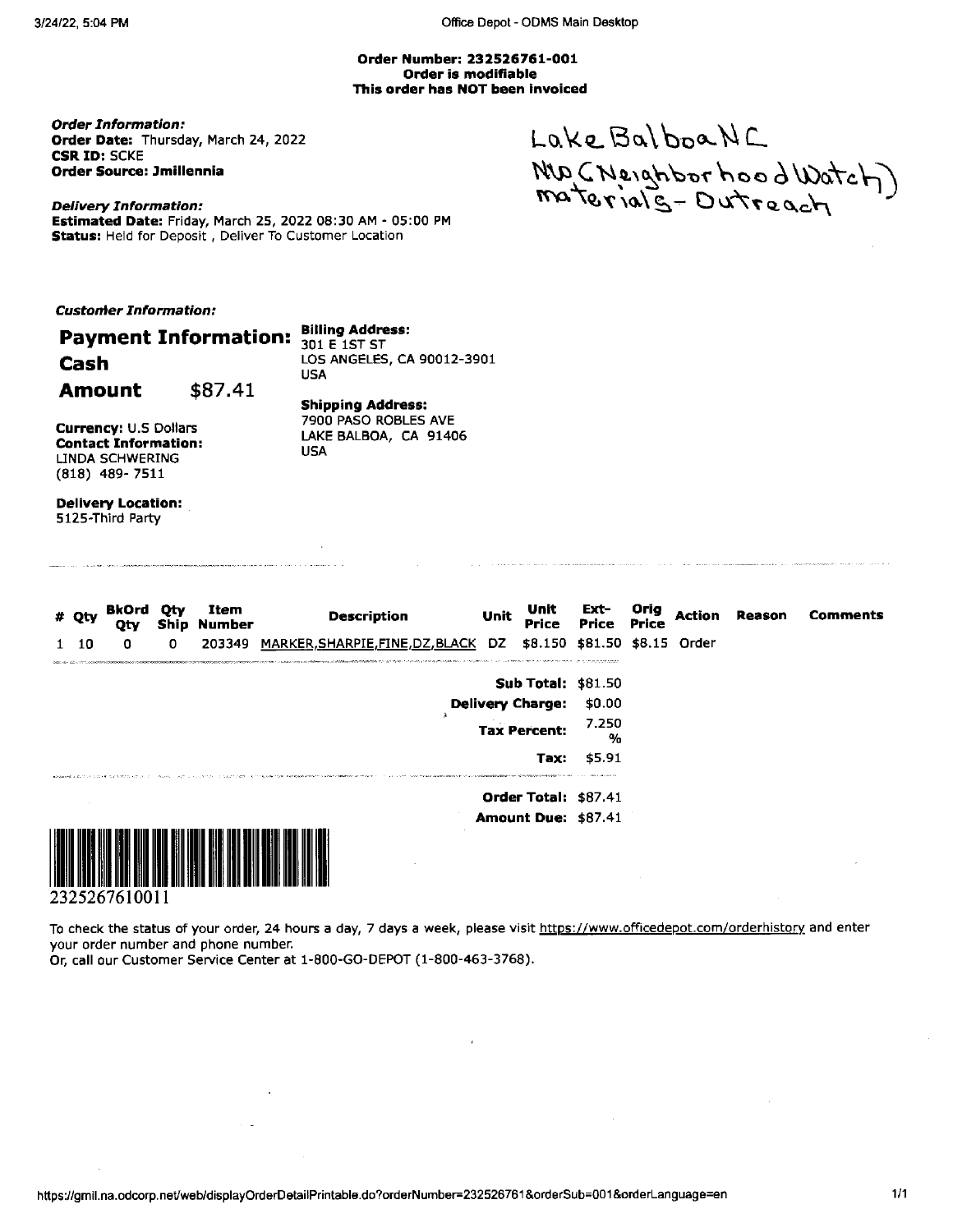#### Order Number: 232526759-001 Order is modifiable This order has NOT been invoiced

**Order Information:** Order Date: Thursday, March 24, 2022 **CSR ID: SCKE** Order Source: Jmillennia

**Delivery Information:** Estimated Date: Friday, March 25, 2022 08:30 AM - 05:00 PM Status: Held for Deposit, Deliver To Customer Location<br>V Wholesaler Drop Ship

Lake Balboa NC<br>NWC Neighborhood Watch)<br>materials-Outreach

**Customer Information:** 

|               | <b>Payment Information:</b> | <b>Billing Address:</b><br>301 E 1ST ST          |
|---------------|-----------------------------|--------------------------------------------------|
| Cash          |                             | LOS ANGELES, CA 90012-3901<br>USA                |
| <b>Amount</b> | \$69.61                     |                                                  |
|               |                             | <b>Shipping Address:</b><br>7900 PASO ROBLES AVE |

 $\sim$ 

**Currency: U.S Dollars Contact Information:** LINDA SCHWERING  $(818)$  489-7511

LAKE BALBOA, CA 91406 **USA** 

**Delivery Location:** 5125-Third Party

.<br>In the color and color of the state contract in the state color of the color

| Qty | <b>BkOrd</b><br>Qty | Qty<br>Ship | Item<br>Number | <b>Description</b>                                                                                                                                                                                                             | Unit | Unit<br><b>Price</b>    | Ext-<br>Price                  | Orig<br>Price | Action       | Reason | Comments |
|-----|---------------------|-------------|----------------|--------------------------------------------------------------------------------------------------------------------------------------------------------------------------------------------------------------------------------|------|-------------------------|--------------------------------|---------------|--------------|--------|----------|
|     |                     |             |                | V Wholesaler                                                                                                                                                                                                                   |      |                         |                                |               |              |        |          |
| 10  | $\circ$             | O           | 597484         | LABEL, NAME"HELLO"-<br>SS, BE, 100                                                                                                                                                                                             | PK.  | \$6.490                 | \$64.90                        |               | \$6.49 Order |        |          |
|     |                     |             |                | LA PORT ANLEWED ARRESTEDED EN MANAGEMENT TO A LA STREAM COMPTRIMATION OF THE POSTAGE TOWER TO THE POSTAGE OF A STREAM WARD AND THE CONTRACT A STREAM OF A LA STREAM CONTRACT OF A LA STREAM OF THE CONTRACT OF A LA STREAM OF  |      |                         | The contract with a company of |               |              |        |          |
|     |                     |             |                |                                                                                                                                                                                                                                |      |                         | <b>Sub Total: \$64.90</b>      |               |              |        |          |
|     |                     |             |                |                                                                                                                                                                                                                                |      | <b>Delivery Charge:</b> | \$0.00                         |               |              |        |          |
|     |                     |             |                |                                                                                                                                                                                                                                |      |                         | <b>Tax Percent: 7.250 %</b>    |               |              |        |          |
|     |                     |             |                |                                                                                                                                                                                                                                |      | Tax:                    | \$4.71                         |               |              |        |          |
|     |                     |             |                | change of the property of the company of the company of the company of the company of the company of the company of the company of the company of the company of the company of the company of the company of the company of t |      |                         |                                |               |              |        |          |
|     |                     |             |                |                                                                                                                                                                                                                                |      | <b>Order Total:</b>     | \$69.61                        |               |              |        |          |
|     |                     |             |                |                                                                                                                                                                                                                                |      | <b>Amount Due:</b>      | \$69.61                        |               |              |        |          |
|     |                     |             |                |                                                                                                                                                                                                                                |      |                         |                                |               |              |        |          |



2325267590015

To check the status of your order, 24 hours a day, 7 days a week, please visit https://www.officedepot.com/orderhistory and enter your order number and phone number.

 $\sim$ 

Or, call our Customer Service Center at 1-800-GO-DEPOT (1-800-463-3768).

 $\sim 10^{-1}$ 

 $\sim$   $\sim$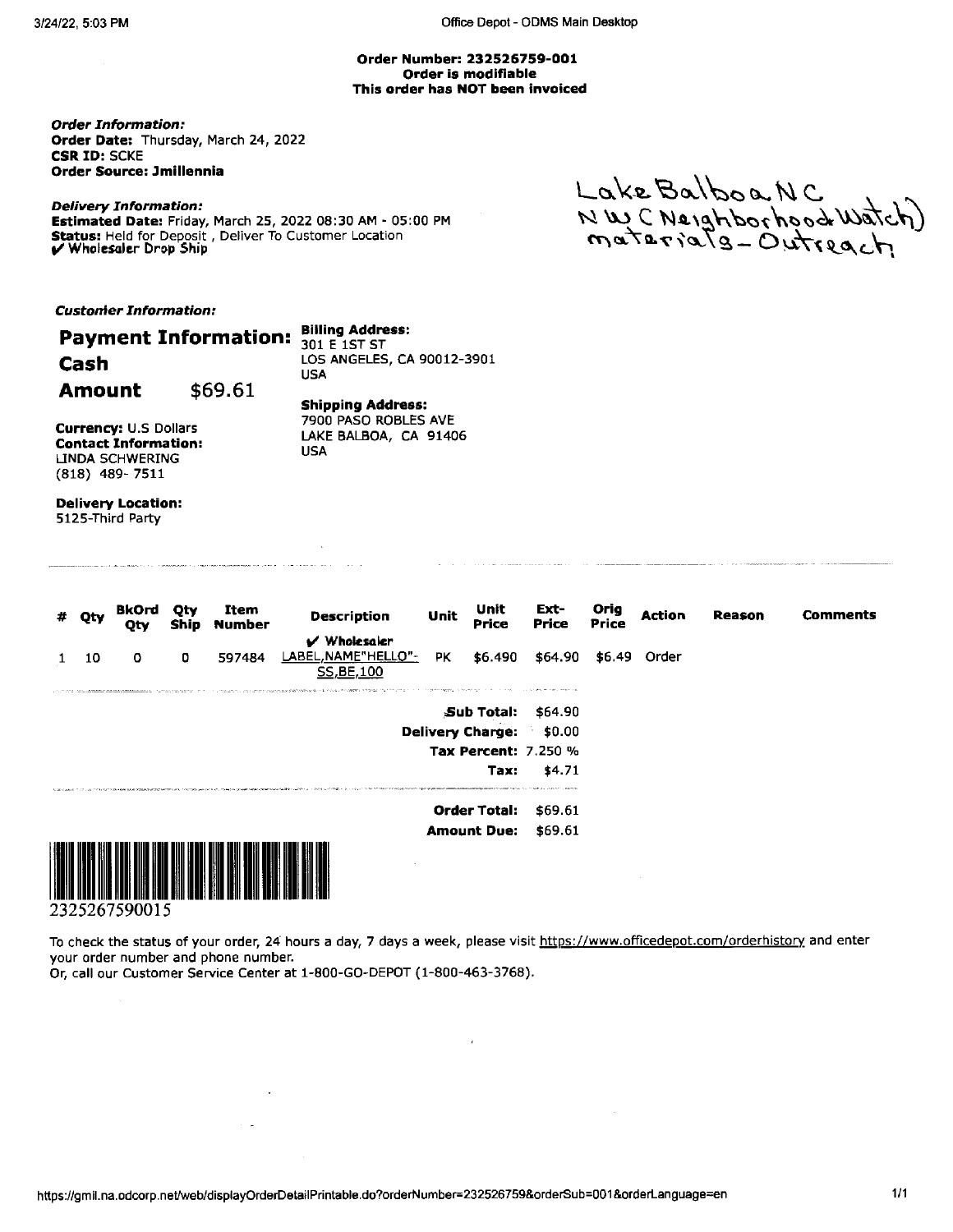# EXPORT THE SURFERIES AND THE SURFERIES AND THE SURFERIES AND VIDEO COMMUNICATIONS INC.<br>
The Surface Communications Inc.<br>
San Jose, CA 95113

| <b>Invoice Date:</b><br>Invoice $#$ :<br><b>Payment Terms:</b><br>Due Date:<br><b>Account Number:</b><br>Currency: | Mar 29, 2022<br>INV140503944<br>Due Upon Receipt<br>Mar 29, 2022<br>56646170<br>USD                               | Federal Employer ID Number: 61-1648780 |
|--------------------------------------------------------------------------------------------------------------------|-------------------------------------------------------------------------------------------------------------------|----------------------------------------|
| <b>Account Information:</b>                                                                                        | Lake Balboa NC                                                                                                    | Purchase Order Number:                 |
| <b>Sold To Address:</b>                                                                                            | 200 North Spring St, Room 224<br>Los Angeles, California 90012<br><b>United States</b><br>lindag@lakebalboanc.org | Tax Exempt Certificate ID:<br>Zoom W-9 |
| <b>Bill To Address:</b>                                                                                            | 200 North Spring St, Room 224<br>Los Angeles, California 90012<br><b>United States</b>                            |                                        |
|                                                                                                                    | lindag@lakebalboanc.org                                                                                           |                                        |

# Charge Details

| <b>CHARGE DESCRIPTION</b>                               | <b>SUBSCRIPTION PERIOD</b> | <b>SUBTOTAL</b>                               | <b>TAXES, FEES &amp;</b><br><b>SURCHARGES</b> | <b>TOTAL</b> |
|---------------------------------------------------------|----------------------------|-----------------------------------------------|-----------------------------------------------|--------------|
| <b>Charge Name: Webinar 500 Monthly</b><br><b>PROMO</b> |                            |                                               |                                               |              |
| Quantity: 1<br>Unit Price: \$40.00                      | Mar 29, 2022-Apr 28, 2022  | \$40.00                                       | \$3.60                                        | \$43.60      |
|                                                         |                            | Subtotal                                      |                                               | \$40.00      |
|                                                         |                            | Total (Including Taxes, Fees &<br>Surcharges) |                                               | \$43.60      |
|                                                         |                            | Invoice Balance                               |                                               | \$0.00       |

# Taxes, Fees & Surcharge Details

| <b>CHARGE</b><br><b>NAME</b>        | TAX, FEE OR<br><b>SURCHARGE</b><br><b>NAME</b> | <b>JURISDICTION</b> | <b>CHARGE AMOUNT</b> | <b>TAX, FEE OR SURCHARGE</b><br><b>AMOUNT</b> |
|-------------------------------------|------------------------------------------------|---------------------|----------------------|-----------------------------------------------|
| Webinar 500 Monthly<br><b>PROMO</b> | Utility Users Tax                              | City                | \$40.00              | \$3.60                                        |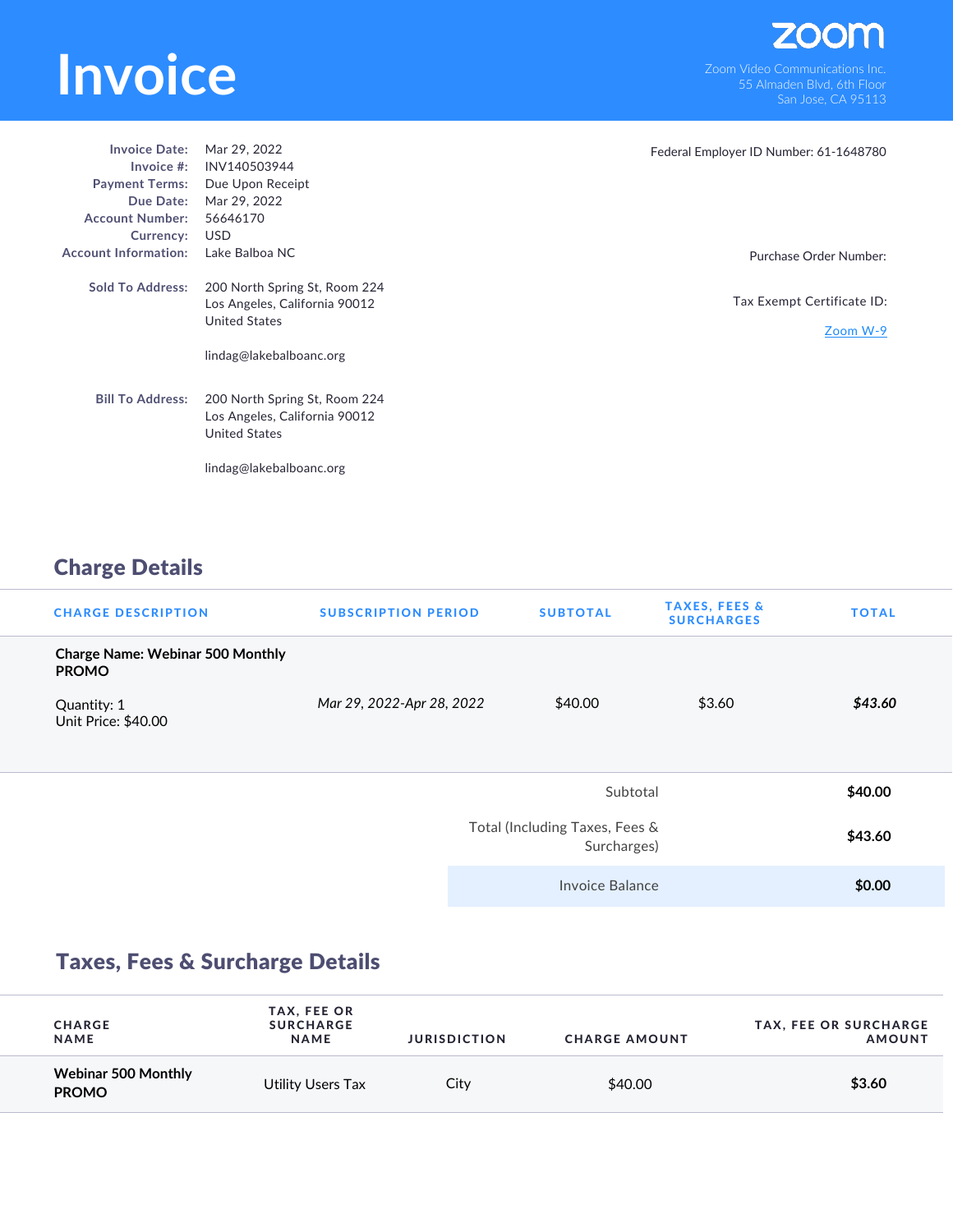Total (Including Taxes, Fees & Surcharges) **\$3.60 Transactions** Invoice Total 543.60 TRANSACTION DATE TRANSACTION NUMBER TRANSACTION TYPE DESCRIPTION APPLIED AMOUNT Mar 29, 2022 P-158947354 Payment **(\$43.60)** Invoice Balance **\$0.00** 

 **Need help understanding your invoice?**

CLICK HERE

*This plan includes products with monthly and/or yearly subscription periods. The subscription period for each plan, and the total charge, \$40.00 (plus applicable taxes and regulatory fees), per subscription period for that product are set out above in the Charge Details section. Unless you cancel, your subscription(s) will auto-renew each subscription period and each subscription period thereafter, at the price(s) listed above (plus any taxes and regulatory fees applicable at the time of renewal) and your payment method on file at zoom.us/billing will be charged. You can cancel auto-renewal anytime, but you must cancel by the last day of your current subscription period to avoid being charged for the next subscription period. You will not be able to cancel your ''base plan'' (Zoom Meetings, Zoom Phone, or Zoom Rooms) without first canceling all other subscriptions in your plan. If you cancel, you will not receive a refund for the remainder of your then-current subscription period. You can cancel by navigating to zoom.us/billing and clicking ''Cancel Subscription,'' clicking through the prompts, and then clicking to confirm cancellation. Should Zoom change its pricing, it will provide you with notice, and you may be charged the new price for subsequent subscription.*

Zoom Phone services provided by Zoom Voice Communications, Inc. Rates, terms and conditions for Zoom Phone services are set by Zoom Voice Communications, Inc.